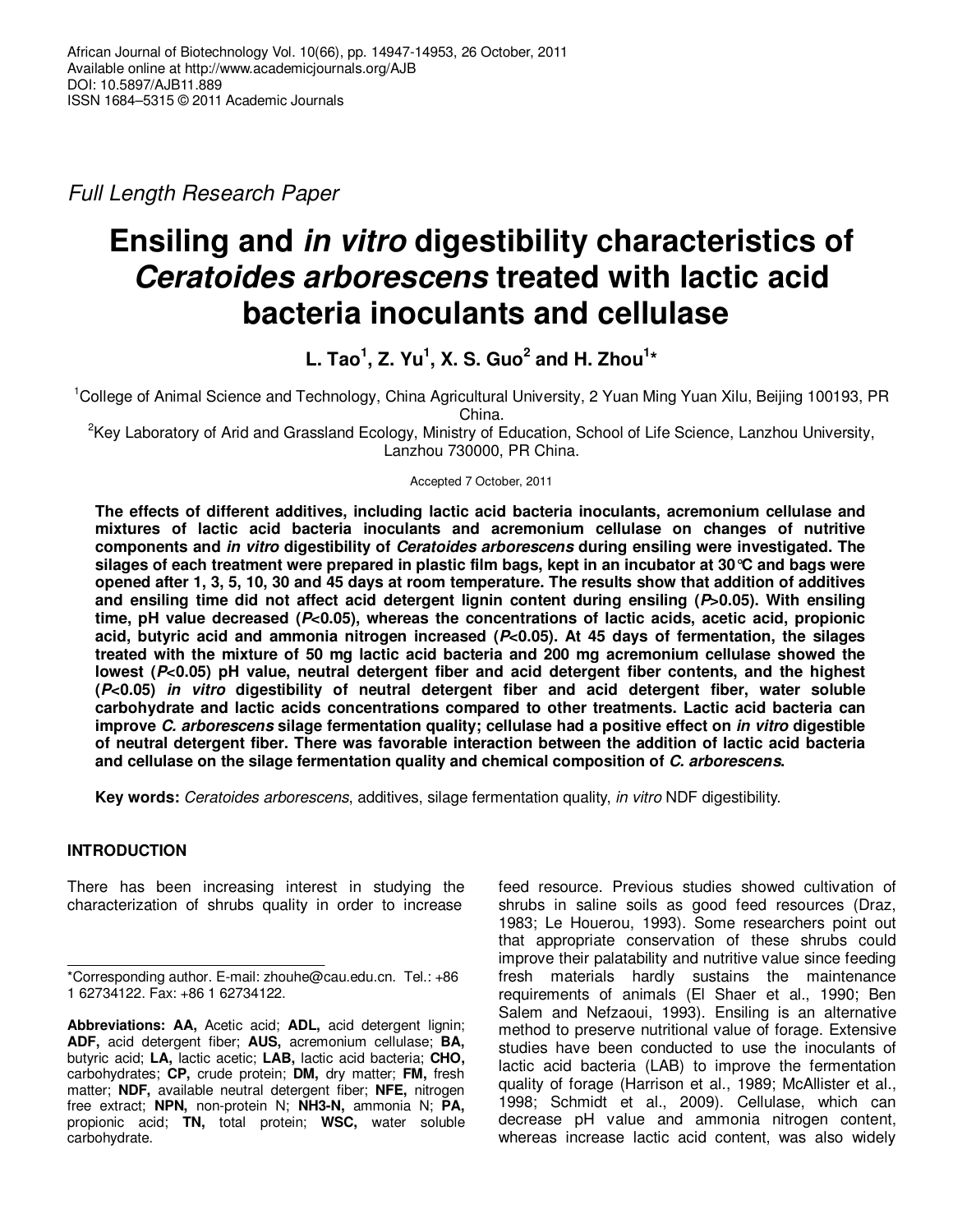applied during ensiling (Broderick and Kang, 1980; Van Soest, 1991; Guo et al., 2008). Moreover, previous study suggested that enzymes combined with an inoculant can improve fermentation (Sheperd et al., 1995; Tengerdy et al., 1991).

Ceratoides arborescens (Losinsk.) is one of ceratoides species, mainly distributed in north temperate arid and semi arid areas, which usually contains 9.86% crude protein (CP) and 50.07% nitrogen free extract (NFE) on fresh matter (FM) basis. Especially in the winter period, C. arborescens still contain high crude protein, which is important for winter grazing (Yi et al., 2003). Therefore, we chose C. arborescens as the object of our study with the aim of investigating the feasibility of ensiling to preserve its nutritional value, and the effects of different additives, including LAB, cellulase and mixtures of LAB and cellulase, on changes of nutritive components and in vitro digestibility of C. arborescens during ensiling.

#### **MATERIALS AND METHODS**

#### **Silage preparation and treatment**

C. arborescens harvested at an early bloom stage from experimental plots at the Chifeng City, Inner Mongolia Linxi County (E 118° 04', N 43° 36', elevation: 800 m), leaving a stubble of 20 cm, was chopped with a domestic cutter to 2 cm lengths. The chopped forage was either untreated (control) or treated with lactic<br>acid bacteria inoculants (LAB, *"LaLsIL Dry"*: Lactobacillus>6×10<sup>10</sup> cfu/g, Pediococcus>2×10<sup>10</sup> cfu/g, manufactured by Lallemand, Montréal, Québec, Canada) or acremonium cellulase (AUS, Acremmoocium and Trichioderma were mixed by the ratio of 1:2 to form a hybrid product, both enzyme activity>20 000 IU/g, manufactured by Snow Brand Seed Co. Ltd., Sapporo, Japan) or a combination of LAB and AUS.

The LAB in solution was applied by adding 5 ml of solution, containing three levels: 5, 10 and 50 mg per 1 kg of chopped C. arborescens. The AUS was also applied by adding at 5 ml of solution, containing three levels: at a rate of 20, 40 and 200 mg per 1 kg of chopped forage. LAB + AUS were applied by adding 5 mg + 20 mg, 10 mg + 40 mg, 50 mg + 200 mg per 1 kg of chopped forage. Additives were sprayed in a fine mist and thoroughly mixed with chopped forage before packing into silos. Sterilized distilled water was added (5 ml) in control silages to achieve the same water content. Small-scale system of silage fermentation in triplicate was made for each treatment following the method previously described (Xu et al., 2008). Briefly, 150 g chopped forage was packed into plastic film bags (Hiryu KN type, 180 mm × 260 mm; Asahikasei, Tokyo, Japan), and the bags were sealed with a vacuum sealer (BH 950; Matsushita, Tokyo, Japan). Silos per treatment were prepared and stored in a room (20 to 25°C) until further analysis.

#### **Analytical procedures**

Triplicate silos from each treatment were opened after 1, 3, 5, 7, 10, 30 and 45 days of ensiling and immediately frozen at −80°C in sealed plastic bags until further chemical analysis. The unensilaged forage was taken immediately after forage was chopped. Samples of fresh forage and the remaining ensiled forage from each silo were dried in a forced-air oven at 65°C for 48 h and the DM content calculated. Ground samples (1 mm) were analyzed for Kjeldahl N (AOAC, 1990, 954.01). Crude protein was calculated as

Kjeldahl N  $\times$  6.25. Non protein nitrogen (NPN) was analyzed as described by Licitra et al. (1996). Water soluble carbohydrate (WSC) in fresh forage and silage was determined using the method of McDonald and Henderson (1964). A total of 20 g of each silage sample was homogenized in a blender with 180 ml of distilled water for 1 min and then filtered through four layers of cheesecloth and filter paper. The pH of the homogenized water extracts was determined immediately by a microprocessor pH meter S-3C, a subsample of the extract was frozen -20°C before further analysis.

Prior to lactic acetic (LA), acetic acid (AA), propionic acid (PA), and butyric acid (BA) analysis, the samples were centrifuged for 15 min at 10 000  $\times$  g and filtered with the dialyzer of 0.45  $\mu$ M, then analyzed by High Performance Liquid Chromatography (HPLC) (KC-811column, Shodex; Shimadzu; Japan; oven temperatures were 25°C; flow was 1 ml/min; SPD 210 nm) by the methods described by Xu (2006). An aliquot of 5 ml (250 g/L, w/v) trichloroacetic acid was added to 20 ml of the filtrate to precipitate protein (Guo et al., 2008). After centrifugation (18,000  $\times$  g, 15 min, 4°C), the supernatant was analyzed for NH3-N by methods of Broderick and Kang (1980). Acid detergent lignin (ADL) and acid detergent fiber (ADF) were analyzed according to methods 973.18 of AOAC (1990), whereas neutral detergent lignin (NDF) was according to Van Soest et al. (1991) with the addition of 4 ml of αamylase and no sodium sulfite. Dried silages are milled to pass through a 1 mm screen, and then digested by rumen microbes for 48 h, followed by hydrolysis with a pepsin–HCl (200 mg of pepsin in 2 L of 0.004 mol/l HCl, pH 2.4) solution for another 48 h. The rumen liquor was sampled from two ruminally cannulated cows (680 kg, lactation period, 4 years old) that were fed a maintenance energy diet (concentrate: roughage was 40:60, CP% DM was 10.80%, NDF% DM was 61.58%, ADF% DM was 29.56%). After such treatment, in vitro digestibility of NDF and ADF were measured using the method of Tilley and Terry (1963).

#### **Statistical analysis**

Analysis of variance was used to test the effect of additives, time of ensiling, and the additive  $\times$  time interaction using the univariate procedure of the Statistical Package for the Social Science (SPSS 17.0, SPSS, Inc., Chicago, IL). When the F test indicated a significant (P<0.05) additive effect, means separations were conducted using a least significant difference test. A probability of P<0.05 was used to denote significance unless otherwise indicated. Parameters were plotted when additive  $\times$  time interactions were significant ( $P<0.05$ ) to aid in the interpretation of results. The effects of control and treatments on fermentation quality and chemical composition were analyzed by ANOVA procedure.

# **RESULTS**

## **Fermentation quality**

As shown in Table 1, except AUS1 and AUS2 treatments, the other silages had lower pH value than control throughout the entire fermentation  $(P<0.05)$ . All silages treated with mixture of LAB and AUS had higher LA content than the control and the concentration of NH3-N in all treated silages was lower than the control  $(P<0.05)$ during ensiling process. The pH value decreased (P<0.05) with ensiling time, whereas the concentration of LA, AA, PA, BA and NH3-N increased  $(P<0.05)$ .

After 45 days of fermentation, AUS3 and LAB3+AUS3 treated silages had lowest  $pH$  value ( $P<0.05$ ) during all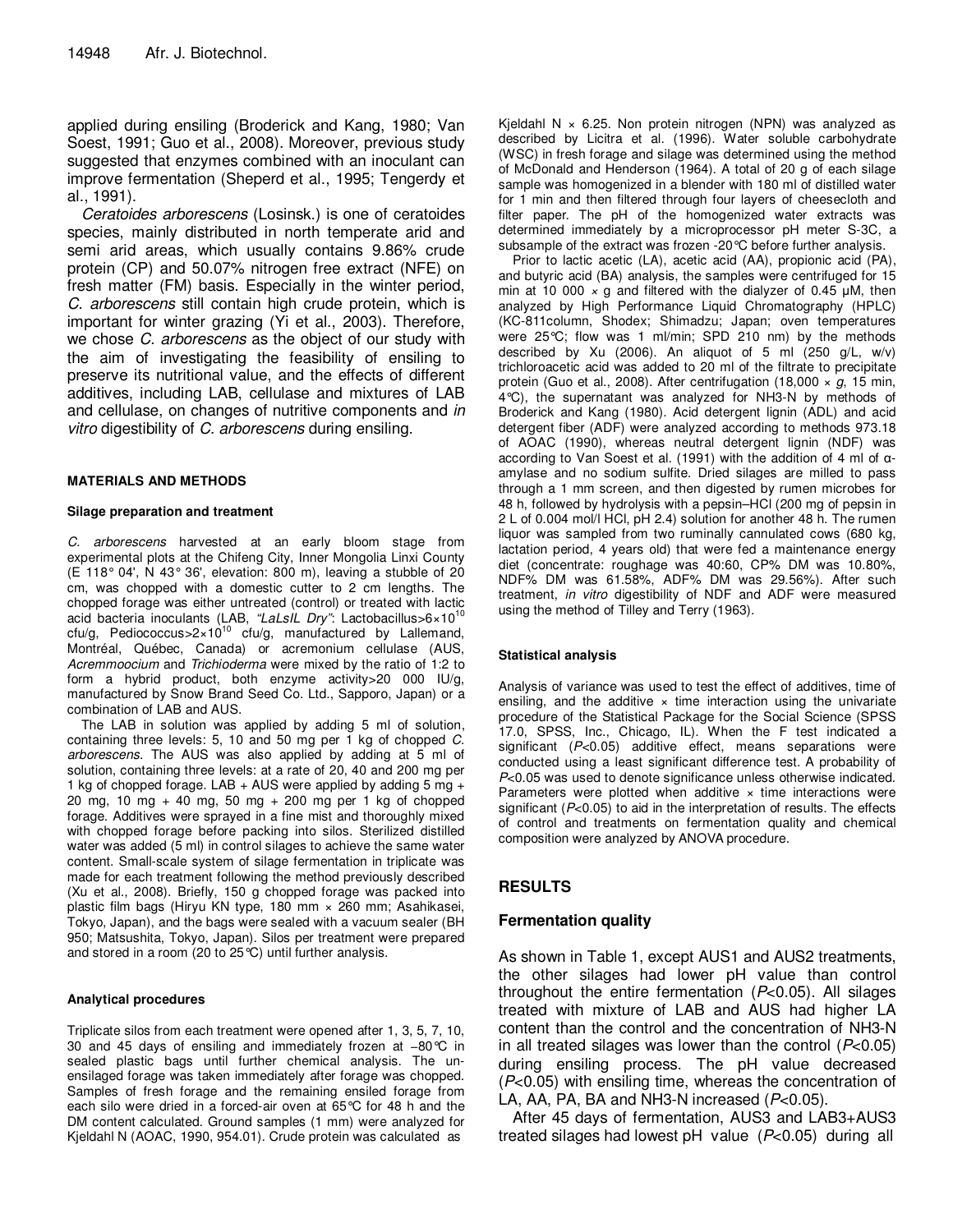|                        |                      | pH                | LA <sup>e</sup>      | AA                 | PA                 | <b>BA</b>         | $NH3-Nf$             |
|------------------------|----------------------|-------------------|----------------------|--------------------|--------------------|-------------------|----------------------|
| <b>Treatment</b>       | DM <sup>d</sup>      |                   |                      | % <sup>j</sup>     |                    |                   |                      |
| <b>Additive</b>        |                      |                   |                      |                    |                    |                   |                      |
| Control                | $35.75^{\circ}$      | 5.31 <sup>a</sup> | $0.95^e$             | $0.78^{b}$         | 0.014              | 0.60 <sup>d</sup> | $4.45^a$             |
| LAB1 <sup>a</sup>      | $37.16^{a}$          | $5.04^{bc}$       | 1.03 <sup>e</sup>    | 0.66 <sup>b</sup>  | 0.016              | 1.07 <sup>c</sup> | $4.12^{bc}$          |
| LAB <sub>2</sub>       | $37.23^a$            | $5.09^{bc}$       | $1.09$ <sup>de</sup> | $0.63^{b}$         | 0.012              | $1.19^{bc}$       | $4.14^{b}$           |
| LAB <sub>3</sub>       | 36.88 <sup>ab</sup>  | 5.01 <sup>c</sup> | $1.14^{de}$          | $0.62^{b}$         | 0.022              | $1.28^{bc}$       | 3.57 <sup>e</sup>    |
| AUS1 <sup>b</sup>      | 37.02 <sup>ab</sup>  | 5.29 <sup>a</sup> | 1.00 <sup>e</sup>    | $0.64^{b}$         | 0.015              | $1.14^c$          | 3.90 <sup>bcd</sup>  |
| AUS <sub>2</sub>       | $35.81^\circ$        | 5.36 <sup>a</sup> | $1.11$ <sup>de</sup> | 0.80 <sup>b</sup>  | 0.017              | $0.77^d$          | 4.01 <sup>bcd</sup>  |
| AUS <sub>3</sub>       | $36.38^{bc}$         | $5.14^{b}$        | 1.34 <sup>ed</sup>   | $0.84^{b}$         | 0.016              | $0.78^{d}$        | 3.51 <sup>e</sup>    |
| I AB1+AUS1             | $33.91$ <sup>d</sup> | 4.99 <sup>c</sup> | 1.51 <sup>c</sup>    | $0.81^{b}$         | 0.019              | $1.43^{b}$        | $3.73$ <sup>de</sup> |
| LAB2+AUS2              | $34.47^d$            | 4.89 <sup>d</sup> | $1.87^{b}$           | $1.13^{a}$         | 0.014              | 1.68 <sup>a</sup> | $3.81^{\text{cde}}$  |
| LAB3+AUS3              | $33.98^{d}$          | 4.54 <sup>e</sup> | 2.58 <sup>a</sup>    | $1.22^a$           | 0.017              | 1.69a             | $4.12^{bc}$          |
| <b>SEM</b>             | 0.330                | 0.047             | 0.123                | 0.144              | 0.006              | 0.115             | 0.143                |
|                        |                      |                   |                      |                    |                    |                   |                      |
| Time(days of ensiling) |                      |                   |                      |                    |                    |                   |                      |
| 1                      | $36.43^a$            | 6.06 <sup>a</sup> | $0.17^d$             | 0.31 <sup>d</sup>  | $0.005^b$          | 0.06 <sup>d</sup> | 2.50 <sup>d</sup>    |
| 3                      | $36.17^{ab}$         | $5.32^{b}$        | $0.92^c$             | $0.65^{bc}$        | 0.008 <sup>b</sup> | 0.61 <sup>c</sup> | $2.72^{d}$           |
| 5                      | $35.52^{\circ}$      | 4.95 <sup>c</sup> | $1.33^{b}$           | 0.52 <sup>cd</sup> | $0.005^{b}$        | $1.16^{b}$        | 3.16 <sup>c</sup>    |
| 10                     | $35.70^{bc}$         | 4.92 <sup>c</sup> | 1.91 <sup>a</sup>    | $0.65^{bc}$        | $0.030^{a}$        | $1.75^a$          | $4.79^{b}$           |
| 30                     | $35.47^{\circ}$      | $4.55^d$          | 1.93 <sup>a</sup>    | $0.87^{b}$         | $0.022^a$          | $1.65^{\text{a}}$ | $4.86^{b}$           |
| 45                     | $35.87^{bc}$         | 4.60 <sup>d</sup> | 1.91 <sup>a</sup>    | $1.88^{a}$         | 0.026 <sup>a</sup> | $1.75^a$          | $5.59^{a}$           |
| <b>SEM</b>             | 0.256                | 0.036             | 0.095                | 0.112              | 0.005              | 0.089             | 0.111                |
| Significance           |                      |                   |                      |                    |                    |                   |                      |
| Additive               | $***$                | $***$             | $***$                | $***$              | <b>NS</b>          | $***$             | $***$                |
| Time(T)                | $***$                | $***$             | $***$                | $***$              | $***$              | $***$             | $***$                |
| $A^{\star}T^{c}$       | $***$                | $***$             | $***$                | <b>NS</b>          | $***$              | $***$             | $***$                |

**Table 1.** Effects of additives and time on fermentation characteristics of C. arborescens silage during ensiling.

Means within columns not sharing a common letter differ (P<0.05), \*P<0.05, \*\*P<0.01; NS, not significant. <sup>a</sup>LAB, lactic acid bacteria;  $^{\rm b}$ AUS, acremonium cellulose;  $^{\rm c}$ A×T, interaction between treatment and time;  $^{\rm d}$ DM, dry matter;  $^{\rm e}$ LA, lactic acid; AA, acetic acid; PA, propionic acid; BA, butyric acid; <sup>f</sup>NH3-N, ammonia nitrogen; <sup>j</sup>TN, total nitrogen.

and mixture of two additives significantly reduced  $(P<0.05)$  the NH<sub>3</sub>-N contents in the ensiled forage compared with that in the control silages. Silages treated with LAB3+AUS3 had the highest AA, PA and BA contents after 45 days of fermentation (Table 2).

#### **Nutrient components and in vitro digestibility of NDF and ADF**

Additives did not affect CP and NPN concentrations throughout the entire fermentation  $(P>0.05)$ , whereas the concentration of CP decreased and NPN increased as time goes on  $(P<0.05)$ . AUS2, AUS3 and LAB3+AUS3 treated silages had higher WSC content than the control throughout the entire fermentation  $(P<0.05)$ . Compared with the control, AUS3 and all the mixture treatments decreased (P<0.05) the content of NDF and the content of ADF was decreased  $(P<0.05)$  by LAB3+AUS3 during ensiling. NDF concentration decreased after ensiling for 5 days and ADF decreased after ensiling 30 days ( $P<0.05$ ). Also, additives and ensiling time did not affect ADL content  $(P>0.05)$  and the interaction between additive and time on ADL content was not significant (Table 3).

After 45 days fermentation, LAB3, AUS2, AUS3 and LAB3+AUS3 treatments conserved more (P<0.05) CP than the control, meanwhile LAB3, AUS3 and all the mixture treatments decreased (P<0.05) NPN concentration. WSC content of all the silages at day 45 did not differ from the un-ensilaged forage  $(P>0.05)$ , which indicated that WSC was preserved well. Concentrations of NDF and ADF of all the silages at day 45 was lower (P<0.05) than un-ensilaged forage, and LAB3+AUS3 has the lowest concentration. All the AUS and mixture treatments could increase (P<0.05) in vitro digestibility of NDF compared with un-ensilaged forage, although, there was no difference  $(P>0.05)$  between different concentrations. AUS3, LAB2+AUS2 and LAB3+AUS3 treated silages had higher in vitro digestibility of ADF than control and un-ensilaged forage (P<0.05) (Table 4).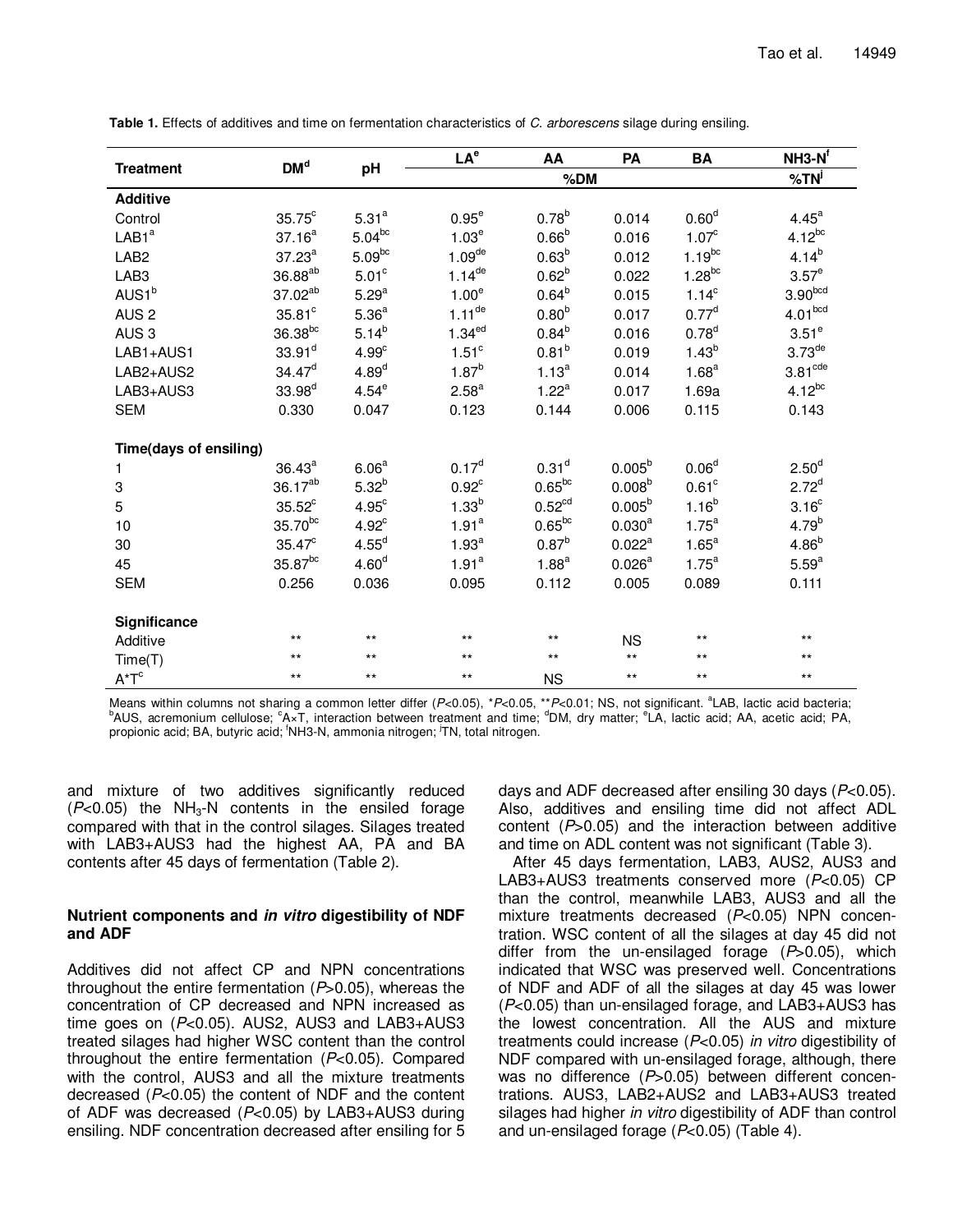| <b>Treatment</b>  |                 |                     | LA <sup>d</sup>     | AA                | <b>PA</b>         | <b>BA</b>            | $NH3-Ne$              |
|-------------------|-----------------|---------------------|---------------------|-------------------|-------------------|----------------------|-----------------------|
|                   | DM <sup>c</sup> | pH                  |                     | % <b>TN</b>       |                   |                      |                       |
| Control           | 35.57           | 4.82 <sup>a</sup>   | 1.70 <sup>d</sup>   | 1.27 <sup>c</sup> | 0.00 <sup>b</sup> | $0.515$ <sup>e</sup> | 6.61 <sup>a</sup>     |
| LAB1 <sup>a</sup> | 36.46           | 4.65 <sup>bcd</sup> | 1.67 <sup>d</sup>   | $1.56^{bc}$       | 0.01 <sup>b</sup> | 1.66 <sub>bcd</sub>  | $6.16^{ab}$           |
| LAB <sub>2</sub>  | 36.63           | 4.69 <sup>abc</sup> | 1.76 <sup>c</sup>   | $1.64^{bc}$       | 0.00 <sup>b</sup> | $1.89^{bc}$          | $5.79$ <sup>abc</sup> |
| LAB <sub>3</sub>  | 36.39           | $4.71^{\text{abc}}$ | $1.77^{\circ}$      | 1.39 <sup>c</sup> | 0.00 <sup>b</sup> | $1.82^{bc}$          | 5.56 <sub>bcd</sub>   |
| AUS1 <sup>b</sup> | 36.5            | 4.62 <sup>cd</sup>  | $1.62^d$            | 1.34 <sup>c</sup> | 0.00 <sup>b</sup> | $1.80^{bc}$          | $5.83$ <sup>abc</sup> |
| AUS <sub>2</sub>  | 37.05           | 4.53 <sup>d</sup>   | 1.99 <sup>bcd</sup> | $1.86^{bc}$       | 0.00 <sup>b</sup> | $1.13^{d}$           | $5.04$ <sup>de</sup>  |
| AUS <sub>3</sub>  | 37.37           | 4.34 <sup>e</sup>   | $2.36^{bc}$         | $2.21^{b}$        | 0.01 <sup>b</sup> | 1.27 <sup>cd</sup>   | 4.57 <sup>e</sup>     |
| LAB1+AUS1         | 34.91           | $4.78^{ab}$         | $2.22^{bcd}$        | $2.06^{bc}$       | 0.01 <sup>b</sup> | $2.22^{ab}$          | $5.24$ <sup>cde</sup> |
| LAB2+AUS2         | 34.48           | 4.52 <sup>d</sup>   | $2.44^{b}$          | $2.28^{b}$        | 0.00 <sup>b</sup> | 2.57 <sup>a</sup>    | 5.12 <sup>cde</sup>   |
| LAB3+AUS3         | 33.41           | 4.33 <sup>e</sup>   | 3.36 <sup>a</sup>   | $3.17^{a}$        | 0.02 <sup>a</sup> | $2.64^{a}$           | $5.44^{bc}$           |
| <b>SEM</b>        | 0.693           | 0.067               | 0.281               | 0.346             | 0.003             | 0.288                | 0.370                 |
| Significance      | $***$           | $***$               | $***$               | $***$             | $\star$           | $***$                | $***$                 |

Table 2. Fermentation characteristics of C. arborescens silage on 45 days of ensiling.

Means within columns not sharing a common letter differ (P<0.05), \*P<0.05, \*\*P<0.01. <sup>a</sup>LAB, Lactic acid bacteria; <sup>b</sup>AUS, acremonium cellulase; <sup>c</sup>DM, dry matter; <sup>d</sup>LA, lactic acid; AA, acetic acid; PA, propionic acid; BA, butyric acid; <sup>e</sup>NH3-N, ammonia nitrogen; <sup>f</sup>TN, total nitrogen.

Table 3. Effects of additive and time on chemical composition of C. arborescens silage during ensiling.

|                        | CP <sup>e</sup>        | <b>NPN</b>          | <b>WSC</b> <sup>f</sup> | <b>NDF</b>          | <b>ADF</b>          | <b>ADL</b>         |  |
|------------------------|------------------------|---------------------|-------------------------|---------------------|---------------------|--------------------|--|
| <b>Treatment</b>       | $%$ DM $d$             |                     |                         | %DM                 |                     |                    |  |
| <b>Additive</b>        |                        |                     |                         |                     |                     |                    |  |
| Control                | $21.34^{ab}$           | $26.70^{ab}$        | 2.33 <sup>c</sup>       | 54.11 <sup>a</sup>  | $26.04^{b}$         | 15.06              |  |
| LAB1 <sup>a</sup>      | $21.73^{a}$            | $25.72^{b}$         | $2.45^{\circ}$          | $54.22^a$           | $26.28^{b}$         | 15.30              |  |
| LAB <sub>2</sub>       | $21.65^a$              | $26.61^{ab}$        | 2.40 <sup>c</sup>       | 54.29 <sup>a</sup>  | $26.85^{ab}$        | 16.11              |  |
| LAB <sub>3</sub>       | $22.07^{\circ}$        | $24.83^{b}$         | 2.40 <sup>c</sup>       | $55.10^{a}$         | $27.54^{\circ}$     | 15.87              |  |
| AUS1 <sup>b</sup>      | $21.28^{ab}$           | $27.96^a$           | 2.18 <sup>cd</sup>      | $55.14^{a}$         | $26.90^{ab}$        | 16.62              |  |
| AUS <sub>2</sub>       | $21.09^{ab}$           | $28.38^{a}$         | $2.83^{b}$              | $55.05^{\circ}$     | $27.29^{a}$         | 16.56              |  |
| AUS <sub>3</sub>       | $21.00^{ab}$           | 27.26 <sup>a</sup>  | $2.81^{b}$              | $53.60^{b}$         | $26.45^{b}$         | 17.39              |  |
| LAB1+AUS1              | $20.32^{ab}$           | $25.54^{b}$         | 2.28 <sup>cd</sup>      | $53.46^{b}$         | $25.43^{bc}$        | 14.50              |  |
| LAB2+AUS2              | $19.82^{b}$            | $26.05^{ab}$        | 2.38 <sup>c</sup>       | $53.70^{b}$         | $25.94^{bc}$        | 18.13              |  |
| LAB3+AUS3              | $20.90^{ab}$           | $24.59^{b}$         | $3.21^{a}$              | 48.96°              | $24.14^c$           | 15.41              |  |
| <b>SEM</b>             | 0.940                  | 1.447               | 0.344                   | 4.006               | 1.115               | 4.043              |  |
|                        |                        |                     |                         |                     |                     |                    |  |
| Time(days of ensiling) |                        |                     |                         |                     |                     |                    |  |
| 1                      | $22.76^a$              | $15.05^{\circ}$     | 1.93 <sup>c</sup>       | $60.43^{\circ}$     | $27.51^a$           | $18.65^{\text{a}}$ |  |
| 3                      | 21.88 <sup>ab</sup>    | 17.35 <sup>c</sup>  | 4.66 <sup>a</sup>       | $59.36^{a}$         | 28.07 <sup>a</sup>  | $18.79^{a}$        |  |
| 5                      | $22.03^{ab}$           | $23.07^{b}$         | 3.07 <sup>b</sup>       | $55.16^{b}$         | $26.11^{ab}$        | $14.50^{b}$        |  |
| 10                     | $20.74$ <sup>abc</sup> | $28.96^{b}$         | $2.27^{\circ}$          | 52.06 <sup>cd</sup> | 25.84 <sup>ab</sup> | $15.47^{ab}$       |  |
| 30                     | $20.18^{bc}$           | 34.94 <sup>ab</sup> | 1.50 <sup>d</sup>       | $53.62^{\circ}$     | $25.41^{b}$         | $15.46^{ab}$       |  |
| 45                     | 19.13 <sup>c</sup>     | $38.79^{a}$         | $1.72^{d}$              | 50.56 <sup>d</sup>  | $24.77^{b}$         | $13.70^{b}$        |  |
| <b>SEM</b>             | 0.856                  | 0.936               | 0.412                   | 3.025               | 1.089               | 2.111              |  |
|                        |                        |                     |                         |                     |                     |                    |  |
| Significance           |                        |                     |                         |                     |                     |                    |  |
| Additive(A)            | <b>NS</b>              | <b>NS</b>           | $***$                   | $***$               | $***$               | <b>NS</b>          |  |
| Time(T)                | $***$                  | $***$               | $***$                   | $***$               | $***$               | <b>NS</b>          |  |
| $A^{\star}T^{c}$       | $\star$                | $***$               | $\star$                 | $***$               | $***$               | <b>NS</b>          |  |

Means within columns not sharing a common letter differ (P<0.05), \*P<0.05, \*\*P<0.01; NS, not significant. <sup>a</sup>LAB, Lactic acid bacteria; <sup>b</sup>AUS,<br>acremonium cellulose; <sup>c</sup>A×T, interaction between treatment and time; NS, not protein nitrogen; WSC, water soluble carbohydrate; NDF, neutral detergent lignin; ADF, acid detergent fiber; ADL, acid detergent lignin.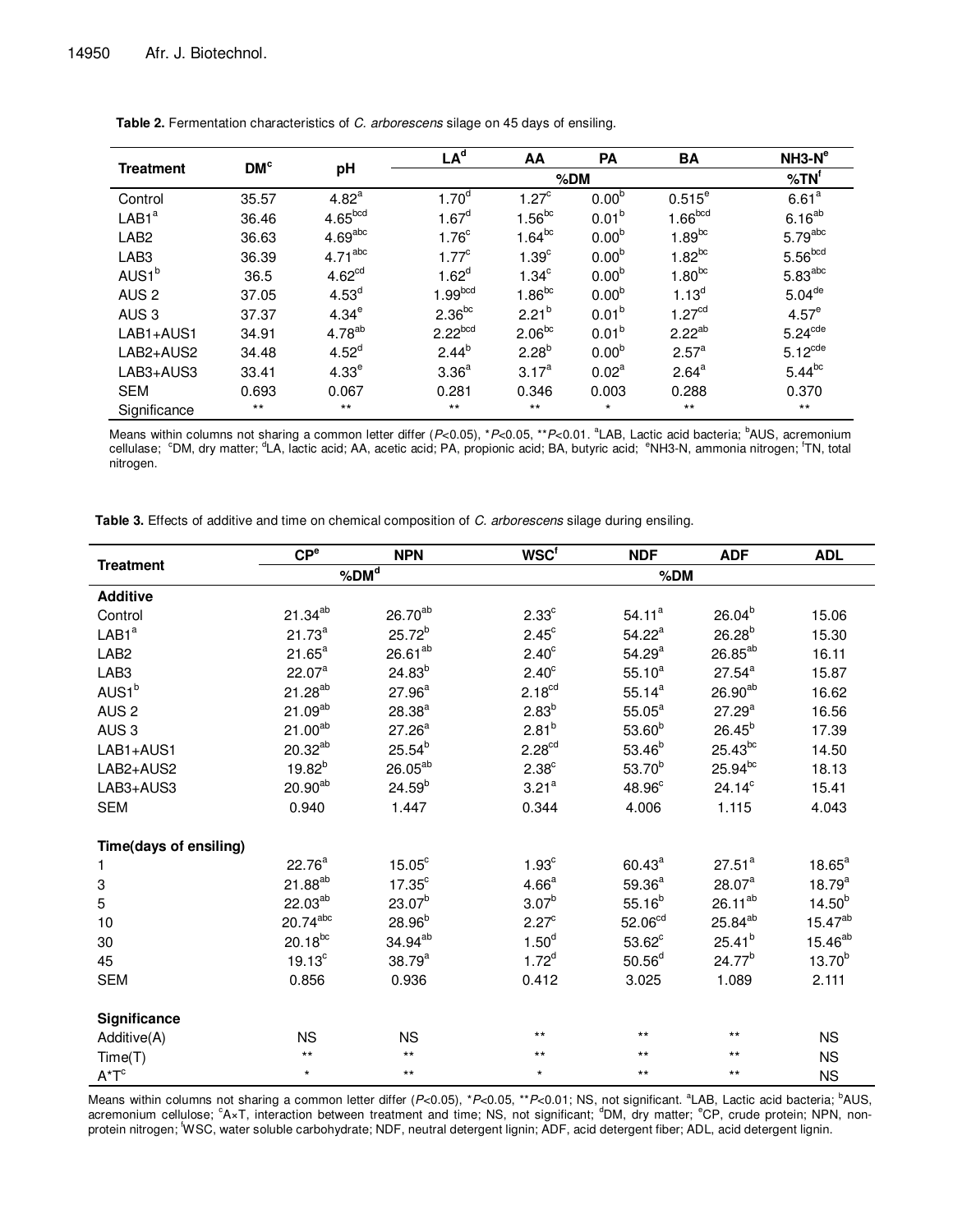| <b>Treatment</b>    | $CPc$ (%DM <sup>e</sup> ) | <b>NPN</b>         | <b>WSCd</b>       | <b>NDF</b>            | <b>ADF</b>             | <b>ADL</b> | <b>NDF</b>      | <b>ADF</b>          |
|---------------------|---------------------------|--------------------|-------------------|-----------------------|------------------------|------------|-----------------|---------------------|
|                     |                           | $(\%TN)$           |                   | %DM                   | in vitro digestibility |            |                 |                     |
|                     |                           |                    |                   |                       |                        |            |                 |                     |
| Un-ensilaged forage | $21.71^a$                 | $5.34^{d}$         | $2.13^{ab}$       | $63.51^{a}$           | $31.92^a$              | 12.46      | $35.55^{\circ}$ | $22.53^{b}$         |
|                     |                           |                    |                   |                       |                        |            |                 |                     |
| Ensilaged forage    |                           |                    |                   |                       |                        |            |                 |                     |
| control             | $18.05^{\circ}$           | 42.27 <sup>a</sup> | $1.79^{ab}$       | $49.95^{bc}$          | $26.07^{bc}$           | 14.41      | $37.28^{bc}$    | $23.23^{b}$         |
| LAB1 <sup>a</sup>   | $19.05^{bc}$              | $40.25^{ab}$       | $1.38^{b}$        | 48.15 <sup>bcd</sup>  | $25.43^{bc}$           | 14.41      | $37.53^{bc}$    | $21.78^{b}$         |
| LAB <sub>2</sub>    | $18.67^c$                 | $42.46^a$          | $1.64^{ab}$       | $50.81^{b}$           | $25.65^{bc}$           | 13.85      | $38.33^{bc}$    | $22.79^{b}$         |
| LAB <sub>3</sub>    | $20.27^{b}$               | $36.24^{b}$        | $1.34^{b}$        | $49.58^{bc}$          | $26.03^{bc}$           | 13.20      | $41.15^{abc}$   | 25.85 <sup>ab</sup> |
| AUS1 <sup>b</sup>   | $19.32^{bc}$              | 41.87 <sup>a</sup> | $1.81^{ab}$       | $50.29^{bc}$          | $26.73^{b}$            | 13.14      | $46.72^{ab}$    | $24.39^{ab}$        |
| AUS <sub>2</sub>    | $19.53^{ab}$              | $43.16^{a}$        | $1.62^{ab}$       | $45.68$ <sup>de</sup> | $25.82^{bc}$           | 13.91      | $46.47^{ab}$    | $26.11^{ab}$        |
| AUS <sub>3</sub>    | $19.51^{ab}$              | $37.10^{b}$        | $1.69^{ab}$       | 48.32 <sup>cd</sup>   | $26.91^{b}$            | 13.76      | $46.55^{ab}$    | $29.15^a$           |
| LAB1+AUS1           | $18.53^c$                 | $36.33^{b}$        | $1.57^{ab}$       | $50.80^{bc}$          | $26.39^{bc}$           | 14.05      | $46.28^{ab}$    | $26.20^{ab}$        |
| LAB2+AUS2           | 18.96 <sup>bc</sup>       | $34.61^{bc}$       | $2.04^{ab}$       | $51.28^{b}$           | $25.18^{bc}$           | 13.82      | $46.12^{ab}$    | $30.88^{a}$         |
| LAB3+AUS3           | $19.41^{ab}$              | $33.66^{\circ}$    | 2.32 <sup>a</sup> | $43.27^e$             | $24.15^{\circ}$        | 13.07      | $48.24^{a}$     | $31.33^{a}$         |
| <b>SEM</b>          | 0.658                     | 3.392              | 0.333             | 1.414                 | 1.076                  | 0.813      | 4.104           | 6.734               |
| Significance        | $\star$                   | $***$              | <b>NS</b>         | $***$                 | $***$                  | NS.        | $***$           | <b>NS</b>           |

**Table 4.** Chemical composition and in vitro digestibility of NDF and ADF of C. arborescens silage on 45 d of ensiling.

Means within columns not sharing a common letter differ (P<0.05), \*P<0.05, \*\*P<0.01; NS, not significant. <sup>a</sup>LAB, Lactic acid bacteria; <sup>b</sup>AUS, acremonium cellulose; <sup>c</sup>CP, crude protein; NPN, non-protein nitrogen; <sup>d</sup>WSC, water soluble carbohydrate; NDF, neutral detergent lignin; ADF, acid detergent fiber; ADL, acid detergent lignin; °DM, dry matter; TN, total nitrogen.

the treatments, which indicated that they were well preserved. LA content of LAB3+AUS3 treated silages was the highest (P<0.05). Adding LAB3, AUS2, AUS3.

# **DISCUSSION**

#### **The effect of lactic acid bacteria on C. arborescens silage**

Many researchers (Harrison et al., 1989; McAllister et al., 1998; Schmidt et al., 2009) pointed out that using the inoculants of LAB can improve fermentation quality of forage. Since the additive "LaLsIL Dry" used in our study contained lactobacillus, inoculation with these strains probably resulted in propagation of lactic acid bacteria to inhibit growth of clostridia and aerobic bacteria, which improved silage quality (Wang et al., 2009). In this regard, differences between "LaLsIL Dry" and the control showed that silage treated with LAB2 and LAB3 had higher lactic acid content at 45 days ensiling  $(P<0.05$ , Table2). However, there was no difference between LAB2 and LAB3 treatment ( $p > 0.05$ , Table 2), which may point out that the dosage of "LaLsIL Dry" in LAB2 treatment, 10 mg per 1 kg chopped C. arborescens was enough to improved lactic acid content.

Several findings indicate that microbial inoculants generally do not affect total N content, but their effect on

the composition of silage N is more variable (McAllister et al., 1995; Mandebvu et al., 1999; Moshtaghi Nia and Wittenberg, 1999). In the current study, the CP and NPN concentrations of silage changed  $(P<0.05,$  Table 4) compared with the control only when increasing AUS up to 200 mg per 1kg of fresh forage. Moshtaghi Nia and Wittenberg (1999) and Hristov et al. (2000) found no significant differences in water-soluble carbohydrates or reducing sugars contents between inoculated and uninoculated whole-plant barley silages. However, Seale (1986) pointed that if microbial was inoculated directly in silo fermentation system through the homofermentative pathway, inoculated silages should have elevated nonstructural carbohydrate contents. Meanwhile, the observations of McAllister et al. (1995) were consistent with that of Seale (1986). Our observations showed all the "LaLsIL Dry" treatments could not increase WSC content. This variability in the effect of inoculants on water-soluble carbohydrates concentration may reflect differences in epiphytic LAB populations on the forage at the time of ensiling (Muck, 1990). All the "LaLsIL Dry" treatments could not affect NDF, ADF and ADL content and in vitro digestibility of NDF and ADF of C. arborescens silage compared with control on day 45 of ensiling, which could be mainly attributed to high content of lignin and NDF of un-ensilaged C. arborescens forage (Table 4). Hence, we concluded that adding lactic acid bacteria can improve C. arborescens silage fermentation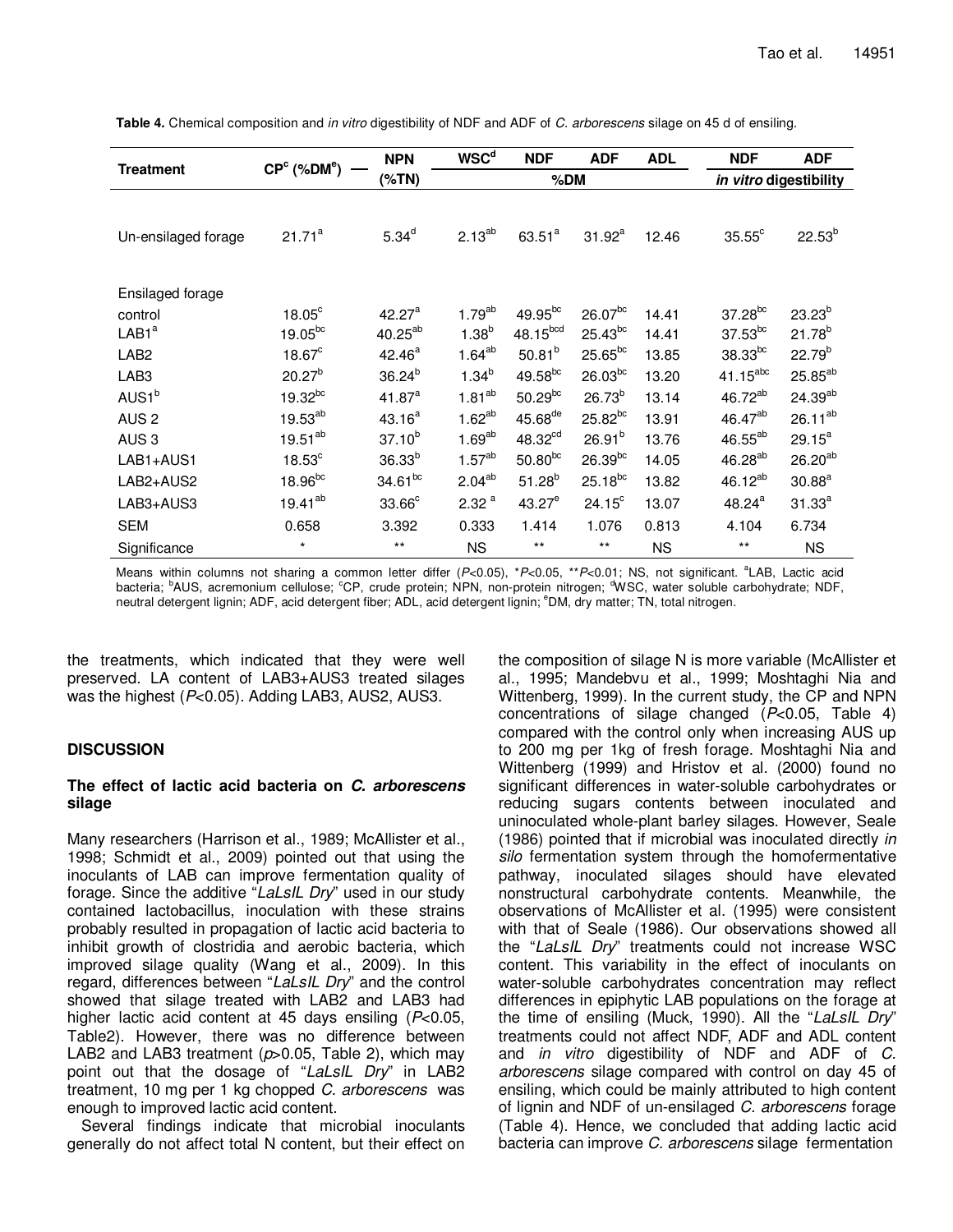quality positively but not fibrous compounds and their digestibility was not markedly altered by "LaLsIL Dry".

## **Effect of cellulase on C. arborescens silage**

Reports showed that adding cellulase can decrease pH value and ammonia nitrogen content, whereas increase lactic acid content (Broderick and Kang, 1980; Van Soest, 1991; Guo et al., 2008). This was also confirmed by our results; AUS3 treatment has the best effect (Table 2). In addition, AUS3 treatment preserved more CP and decreased NPN content comparing with the control, which accorded with adding cellulose enzyme can reduce the decomposition of protein reported by Jaakkola and Huhtanen (1991). Muck and Kung (1997) pointed out that sugars released during enzymatic cellwall hydrolysis provide additional substrates for desirable lactic acid bacteria to produce lactic acid. AUS3 treatment increased content of lactic acid, but AUS1 and AUS2 did not, which indicated that the dosage of cellulose in AUS3 treatment could improve C. arborescens silage quality. Increasing levels of cellulase did not affect WSC content compared with the control, which agreed with Adogla-Bessa and Owen (1995). Kung et al. (1991) and Tengerdy et al. (1991) found little or no effect of increased enzyme application on NDF and cellulose concentrations in alfalfa silage when mixtures of cellulase, hemicellulase, and pectinase were used. In our study, results of ADF and ADL concentrations were similar with theirs. Nevertheless, there was a rising trend of in vitro digestible of NDF and ADF of all the three application rates of cellulase, thus indicating that adding cellulase could affect C. arborescens silage chemical composition to some extent. In view of all the silages decreased contents of NDF and ADF, and increased in vitro digestible of NDF compared with un-ensilaged forage, we might regarded ensiling as a good way, making effectively use of C. arborescens. In conclusion, the enzyme treatment had a positive effect on C. arborescens silage fermentation, in particular on increasing in vitro digestible of NDF.

# **The effect of combine of lactic acid bacteria and cellulase on C. arborescens silage**

After 45 days formation, LAB2+AUS2 and LAB3+AUS3 increased LA content and decreased the pH value (Table 2). This could because C. arborescens silage, treated with mixtures of lactic acid bacteria and cellulose, had a large number of LAB at the beginning of fermentation; in addition, cellulase increased WSC content during fermentation. The WSC was used by LAB, which could make lactic acid fermentation to be of priority (Xu et al., 2008). NH3-N and NPN content of all the mixture treatments decreased (P<0.05) compared with the control (Tables 2 and 4). In agreement with our results, previous

study suggested that enzymes combined with an inoculant can improve fermentation and decrease proteolysis of silage (Sheperd et al., 1995; Tengerdy et al., 1991). Whereas, Stokes (1992) reported that the two silage additives were antagonistic when combined and did not improve silage fermentation, nutritional value, or animal performance, and activity of enzyme which could cause degradation of forage structural carbohydrates. There were significant differences in NDF degradation between treatments of AUS2 and LAB2+AUS2, AUS3 and LAB3+AUS3 (Table 4), which may be certified by the result of Nadeau's (1995) study, no effect of inoculants on cell-wall concentration. Thus, cell-wall degradation by the mixtures of lactic acid bacteria and cellulase may be related to their interaction in this experiment. LAB3+AUS3 treatment increased AA, PA and BA concentrations, which may cause silage aerobic stability reduced. Thus, combination of cellulase with lactic acid bacteria inoculants requires careful evaluation to avoid adverse effects.

# **Conclusion**

Ensiling may be a good way of making effective use of C. arborescens to increase feed source in arid and semi-arid areas. It was observed that lactic acid bacteria can improve C. arborescens silage fermentation quality positively. Also, adding cellulase had a positive effect on C. arborescens silage fermentation, particularly on increasing *in vitro* digestibility of NDF. There was favorable interaction between lactic acid bacteria and cellulase on C. arborescens silage fermentation quality and chemical composition.

## **ACKNOWLEDGEMENT**

We gratefully acknowledge the financial support from the "11th Five-Year Plan" National Science and Technology Support Projects (2006BAD16B08, 2006BAD16B03 and 2006BAD16BAD04-06-06).

## **REFERENCES**

- Adogla-Bessa T, Owen E (1995). Ensiling of whole-crop wheat with cellulase-hemicellulase based enzymes. 1. Effect of crop growth stage and enzyme on silage composition and stability. Anim. Feed Sci. Technol. 55: 335-347.
- AOAC (1990). Official Methods of Analysis, 15th ed. Association of Official Analytical Chemists, Arlington, VA, USA.
- Ben Salem H, Nefzaoui A (1993). Effect of increasing levels of Acacia cytwphylla intake, digestibility and animal digestion on sheep fed straw based diets. Proc. 7th Meeting of the FAO European subnetwork on Mediterranean pastures and fodder crops, April 21-23, Crete (Greece), 118-121.
- Broderick GA, Kang JH (1980). Automated simultaneous determination of ammonia and total amino acid in ruminal fluid and in vitro media. J. Dairy Sci. 63: 64–75.
- Draz O (1983). Rangeland conservation and development. World